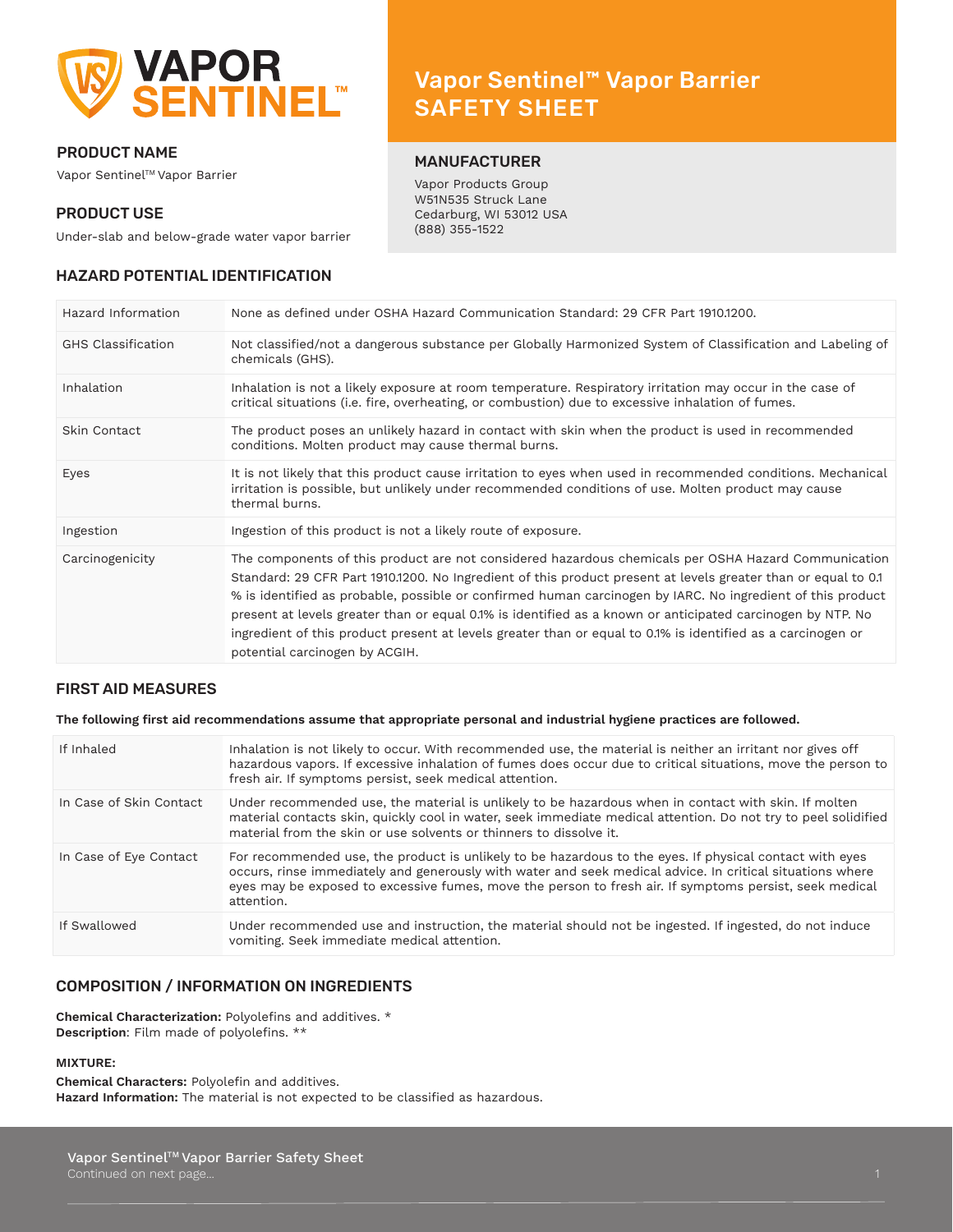

# FIRE-FIGHTING MEASURES

**Suitable Extinguishing Media:** Water, Water Mist, Dry Chemical, Carbon Dioxide, and Foam. If possible water should be applied as a spray from a fogging nozzle since this is a surface burning material. Use extinguishing measures that are appropriate to local circumstances and the surrounding environment.

**Specific Hazards During Fire Fighting:** In its normal form, this product offers no unusual explosion hazards. See Hazardous Decomposition Products below.

# ACCIDENTAL RELEASE MEASURES

**Personal Precautions:** Collect spilled material. Danger of slipping on spilled product.

**Environmental Precautions:** No special measures required. Prevent product from entering drains.

**Methods and Materials for Containment and Cleaning Up:** Clean up promptly by physical collection, sweeping or vacuum. Recycle product or dispose of properly.

# HANDLING AND STORAGE

| Safe Handling<br>Precautions | Practice good housekeeping and personal hygiene and always wash hands after handling the product. Take<br>precaution when handling the product in bulk as it may present a crushing hazard due to the large volume<br>and mass involved - possibly resulting in severe injury or death. Take caution against static electricity and<br>minimize dust generation.                                                                                          |
|------------------------------|-----------------------------------------------------------------------------------------------------------------------------------------------------------------------------------------------------------------------------------------------------------------------------------------------------------------------------------------------------------------------------------------------------------------------------------------------------------|
| Safe Storage Precautions     | Keep conditions cool, dry, and well-ventilated. Product should not be stored in excessive cold, direct<br>sunlight, or temperatures exceeding 90°F. Compliance of this policy should ensure optimum performance<br>of this product. Store in accordance with local regulations. Materials should be stored away from heat,<br>sources of ignition, direct sunlight, oxidizing agents and other incompatible materials. Treat as a solid that<br>can burn. |
| Installation Temperature     | Below 110°F (ambient). Please also see technical and safety data sheets for accessory products installation/                                                                                                                                                                                                                                                                                                                                              |
| Range                        | application temperature ranges.                                                                                                                                                                                                                                                                                                                                                                                                                           |
| In-Service Temperature       | Below 85°F (soil and slab temperature, beginning 28 days following slab placement). Please also see                                                                                                                                                                                                                                                                                                                                                       |
| Range                        | technical and safety data sheets for accessory products installation/application temperature ranges.                                                                                                                                                                                                                                                                                                                                                      |
| Exposure to Ultraviolet      | After installation, Vapor Sentinel™ Vapor Barrier exposure to sunlight and/or weather events should be                                                                                                                                                                                                                                                                                                                                                    |
| Radiation/Weather            | minimized and should not exceed 7 days between installation and concrete placement (or other complete                                                                                                                                                                                                                                                                                                                                                     |
| Events                       | protection from the elements).                                                                                                                                                                                                                                                                                                                                                                                                                            |

If any of the conditions cited above pose a problem for the typical installation of Vapor Sentinel™ Vapor Barrier, please contact Vapor Products Group for additional information and solutions.

# EXPOSURE CONTROLS / PERSONAL PROTECTION

| <b>Engineering Controls</b> | Potential exposure conditions will effect the level of protection and types of engineering controls required.<br>Use local exhaust ventilation when routinely heat sealing Vapor Sentinel™ Vapor Barrier and take proper<br>measures to ventilate the area to prevent accumulation of dust and fumes. Follow best practices for good<br>ventilation in the workplace.                                                                                                                                                                                                          |
|-----------------------------|--------------------------------------------------------------------------------------------------------------------------------------------------------------------------------------------------------------------------------------------------------------------------------------------------------------------------------------------------------------------------------------------------------------------------------------------------------------------------------------------------------------------------------------------------------------------------------|
| <b>Exposure Limits</b>      | No applicable exposure limits available for this product or its components.                                                                                                                                                                                                                                                                                                                                                                                                                                                                                                    |
| Personal Protection         | These recommendations are made only based on an understanding of product usage under normal<br>conditions. Personal protective equipment may vary depending on condition factors such as application,<br>handling practices, concentration, and ventilation. Decisions about appropriate personal protective<br>equipment should be evaluated based on the performance characteristics of the protective equipment<br>relative to: task(s) to be performed, area conditions, duration of uses, and the hazards and/or potential<br>hazards that may be encountered during use. |
| Respiratory Protection      | None should be required with the peoper engineering controls in place.                                                                                                                                                                                                                                                                                                                                                                                                                                                                                                         |
| Eye Protection              | Safety glasses with side shields is recommended when contact is possible as use of safety glasses is good<br>industrial practice.                                                                                                                                                                                                                                                                                                                                                                                                                                              |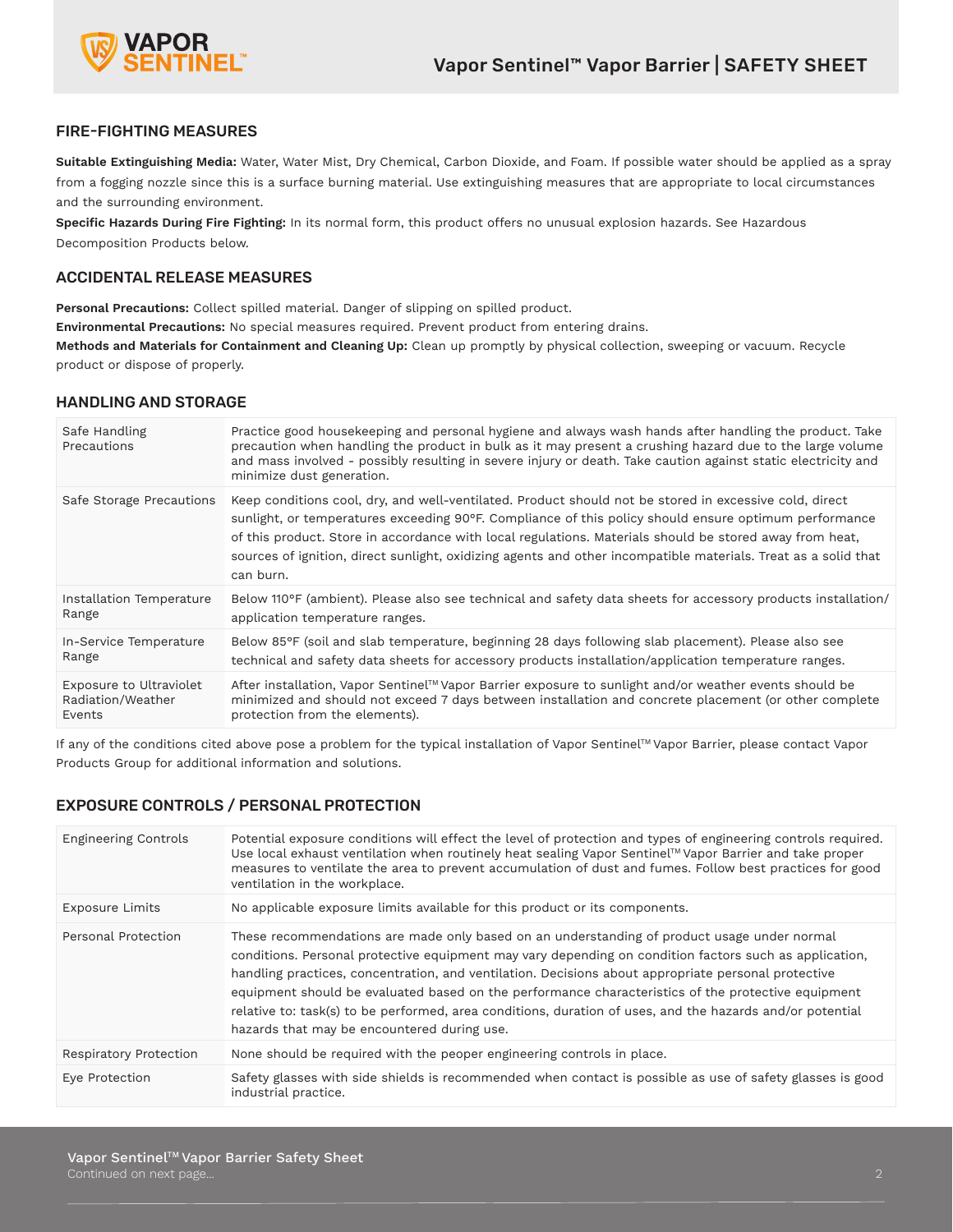

| Skin Protection                 | When installing the product outdoors, take proper precuation against exposure to sun and other weather<br>elements. Risk of skin irritation is not likely when handling the product. If irritation does occur from<br>contact with the product, wear protective gloves when handling this material.                                                                                                                                                                            |
|---------------------------------|--------------------------------------------------------------------------------------------------------------------------------------------------------------------------------------------------------------------------------------------------------------------------------------------------------------------------------------------------------------------------------------------------------------------------------------------------------------------------------|
| Occupational Exposure<br>Limits | Consult local authorities for acceptable exposure limits.                                                                                                                                                                                                                                                                                                                                                                                                                      |
| Environmental Controls          | Comply with applicable environment regulations limiting discharge to air, water, and soil. Protect the<br>environment by applying appropriate control measures to prevent or limit emissions.                                                                                                                                                                                                                                                                                  |
| Specific Hygiene<br>Measures    | Always observe good personal hygiene measures. Wash after handling the material and before eating,<br>drinking, using tobacco products, or using toilet facilities. Routinely wash work clothes and protective<br>equipment to remove contaminants. Discard contaminated clothing and footwear that cannot be cleaned.<br>Practice good housekeeping. Materials spilled on hard surfaces can a serious slipping or falling hazard. Use<br>care in walking on spilled material. |

# PHYSICAL AND CHEMICAL PROPERTIES **INFORMATION ON BASIC PHYSICAL AND CHEMICAL PROPERTIES**

| Appearance                  | Film                                                          |
|-----------------------------|---------------------------------------------------------------|
| General Physical Form       | Solid plastic film                                            |
| Physical State              | Solid                                                         |
| Odor                        | Mild to no odor                                               |
| Odor Threshold              | No data available                                             |
| pH-Value                    | Not applicable                                                |
| Melting Point (C)           | 90-140 degrees                                                |
| Freezing Point (C)          | No data available                                             |
| Flash Point                 | No data available                                             |
| Flammability (solid, gas)   | Not classified. Polymer will burn but does not easily ignite. |
| Solubility in water         | Insoluble                                                     |
| Auto-ignition Temp          | No data available                                             |
| Density                     | $1.00 - 0.91$ g/cc                                            |
| Lower Explosion Limit       | Not applicable                                                |
| Upper Explosion Limit       | Not applicable                                                |
| <b>Explosive Properties</b> | No data available                                             |

# STABILITY AND REACTIVITY

| Chemical Stability                  | This material is considered stable under normal ambient and anticipated storage and handling conditions.                                                                                         |
|-------------------------------------|--------------------------------------------------------------------------------------------------------------------------------------------------------------------------------------------------|
| Conditions to Avoid                 | Avoid elevated temperatures for prolonged periods of time, contact with strong oxidizers, sparks or open<br>flame. Minimize dust generation and accumulation.                                    |
| Materials to Avoid                  | Avoid contacts with strong oxidizing agents. Material product performance and/or service life may be<br>adversely affectedd by some aromatic hydrocarbons or other known polymer pro-degradants. |
| Hazardous<br>Decomposition Products | Material does not decompose at ambient temperature.                                                                                                                                              |
| Hazardous<br>Polymerization         | Under normal conditions of storage use, hazardous polymerization will not occur.                                                                                                                 |